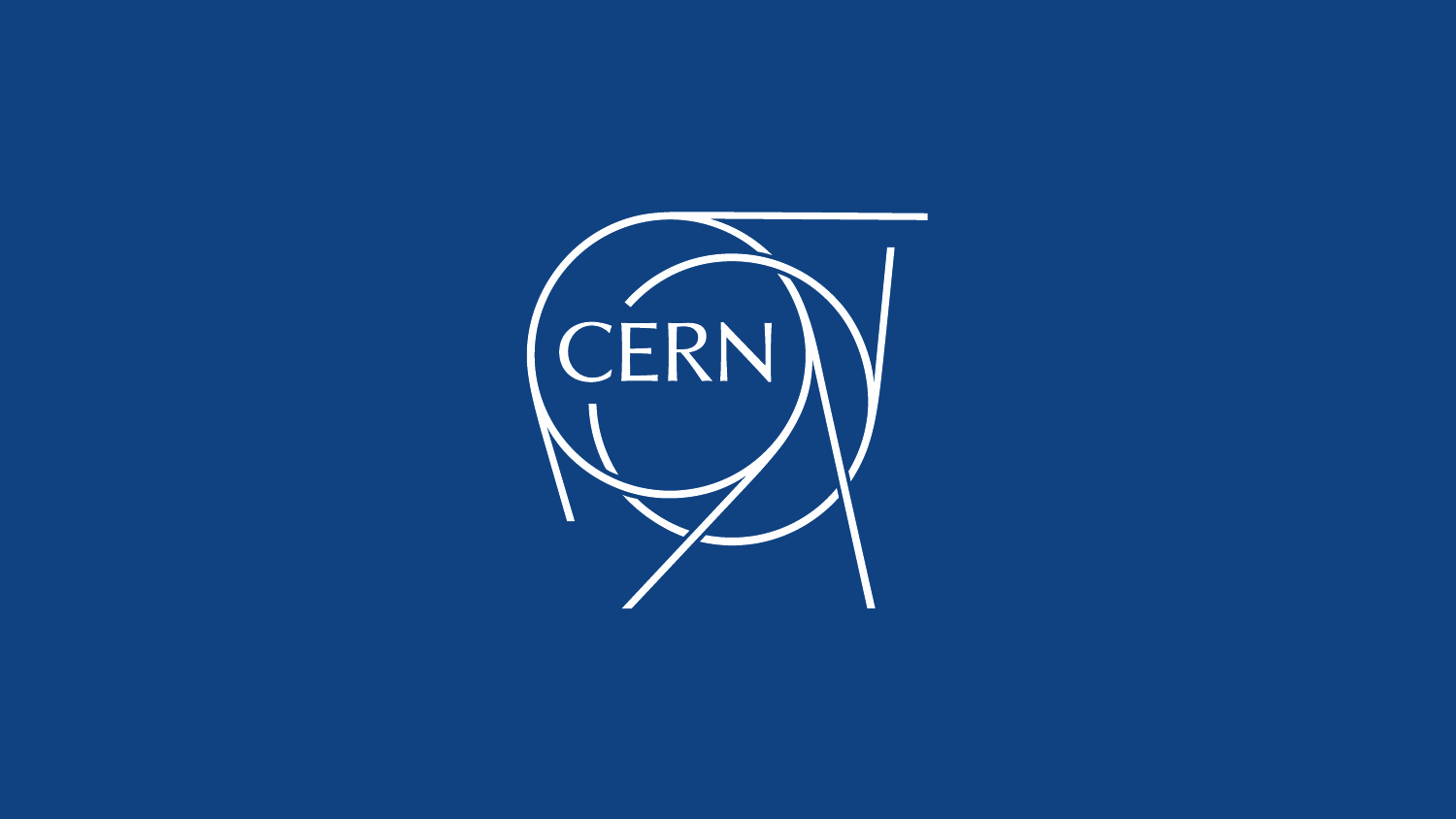#### WLCG Data Steering Group Report and discussion

Oliver Keeble, CERN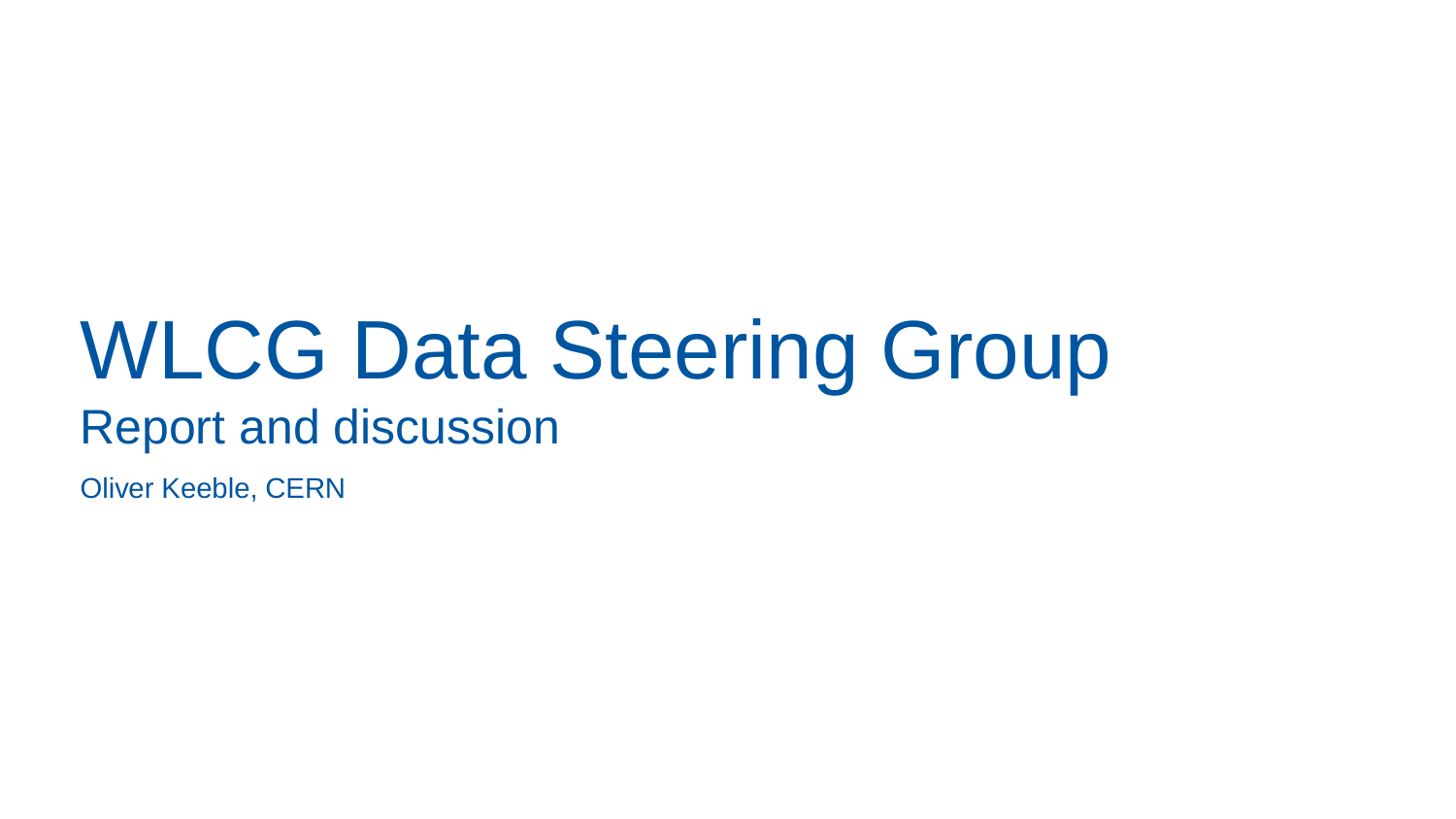## From the WLCG MB

last GDB about data management activities within WLCG. The following comments were noted:

Ian Bird observed that there are many activities ongoing within WLCG in the data management area. There are also opportunities for EU funding that are coming up in the near future and it would be useful to revisit activities like the Zephyr proposal in this context. He stated that he would strongly support having a group of people to coordinate these activities and suggested that it would be useful to prepare a draft mandate for this before the pre-GDB in September. Oliver Keeble agreed and stated that he would follow up. Ian Collier expressed his support for this idea and suggested that something like a twice-yearly pre-GDB on data management could be very useful. Torre Wenaus agreed that this is a critical area where communication and keeping an eye on open opportunities are very important. Stefan Roiser noted that this would especially be useful to follow up on the commonalities between the experiments, the move to SRM-less sites being one example. Frank

in the US (Nebreake) that has no SDM enjoy concluded that the proposal was endorsed by the WLCG MB and should now be implemented Action: Oliver Keeble to prepare a draft mandate for a WLCG data management coordination team before the pre-GDB in September.

#### **5. Information System**

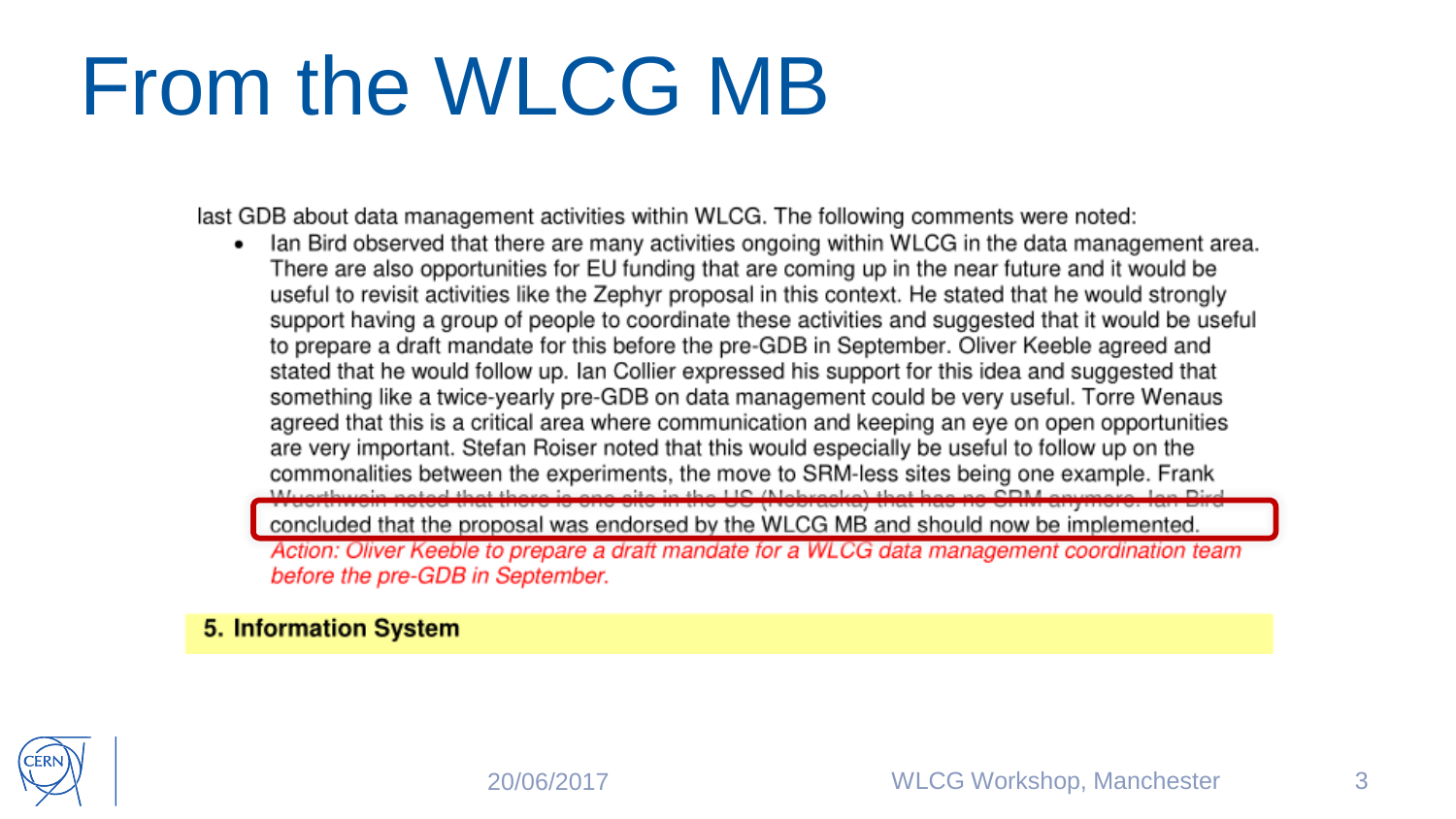# Original Proposal

- A data steering group is created
	- One person per experiment, storage provider, 2 or 3 for infrastructure
	- No limit on group lifetime
- This steering group
	- Defines long term WLCG strategy for data management
	- Tracks relevant technical themes
	- Meets regularly to define priorities
- And on that basis oversees
	- pre-GDB slots
	- Triggering of task forces if necessary
	- WLCG data discussions in other forums, e.g. the WLCG Workshop data session
	- Reporting to WLCG ops meeting where requested.
	- **Escalation and reporting to MB**
- The steering group is not itself a decision-making body

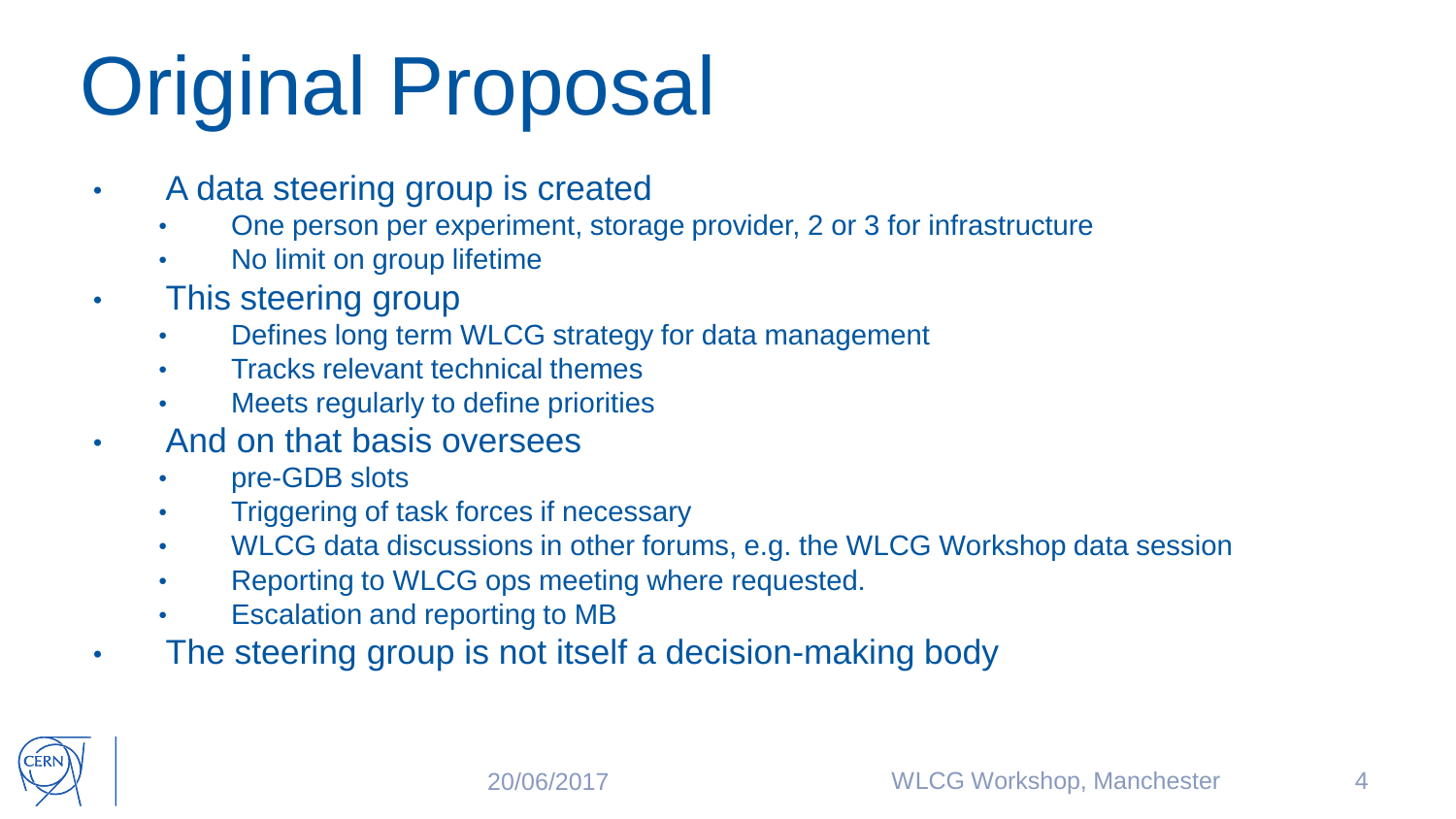# The result

- The group has
	- Met 4 times now
	- Collected input from the stakeholders
	- Aggregated the input, categorising under a set of 7 strategic aims
	- Made a first prioritisation of these aims
	- Made a first recommendation about what to do about them
- Full details, agendas, mandate etc
	- https://twiki.cern.ch/twiki/bin/view/LCG/WLCGDataSteeringGro up

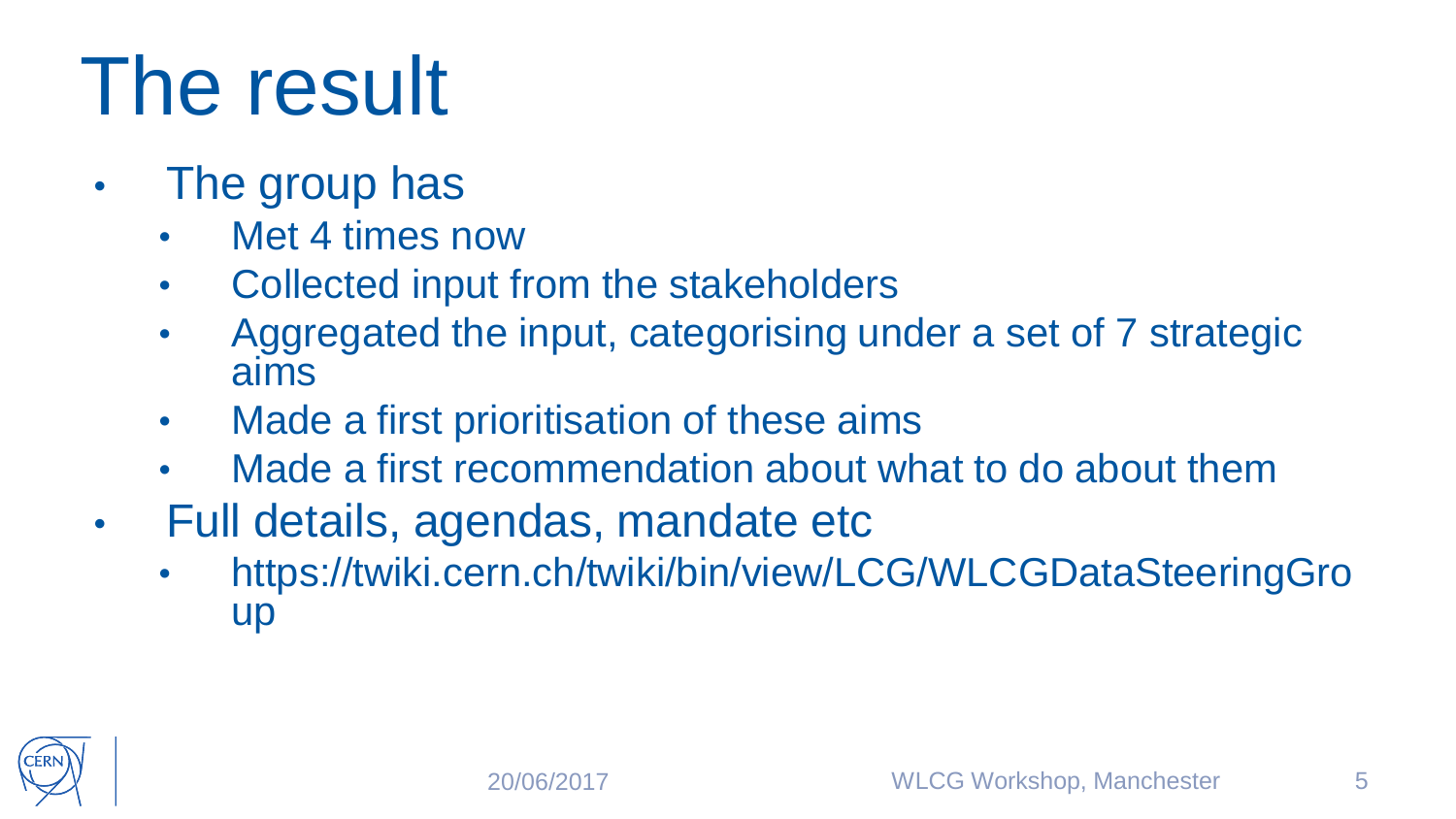# **Representatives**

- Alice Latchezar Betev
- Atlas Martin Barisits
- CMS Brian Bockelman
- LHCb- Philippe Charpentier, Christophe **Haen**
- Infrastructure
	- Alastair Dewhurst
	- Michel Jouvin
	- Pepe Flix
	- **Frank Wuerthwein**
	- **Operations** 
		- Julia Andreeva
- Storage
	- Castor, dCache, DPM, EOS, StorRM, XrootD

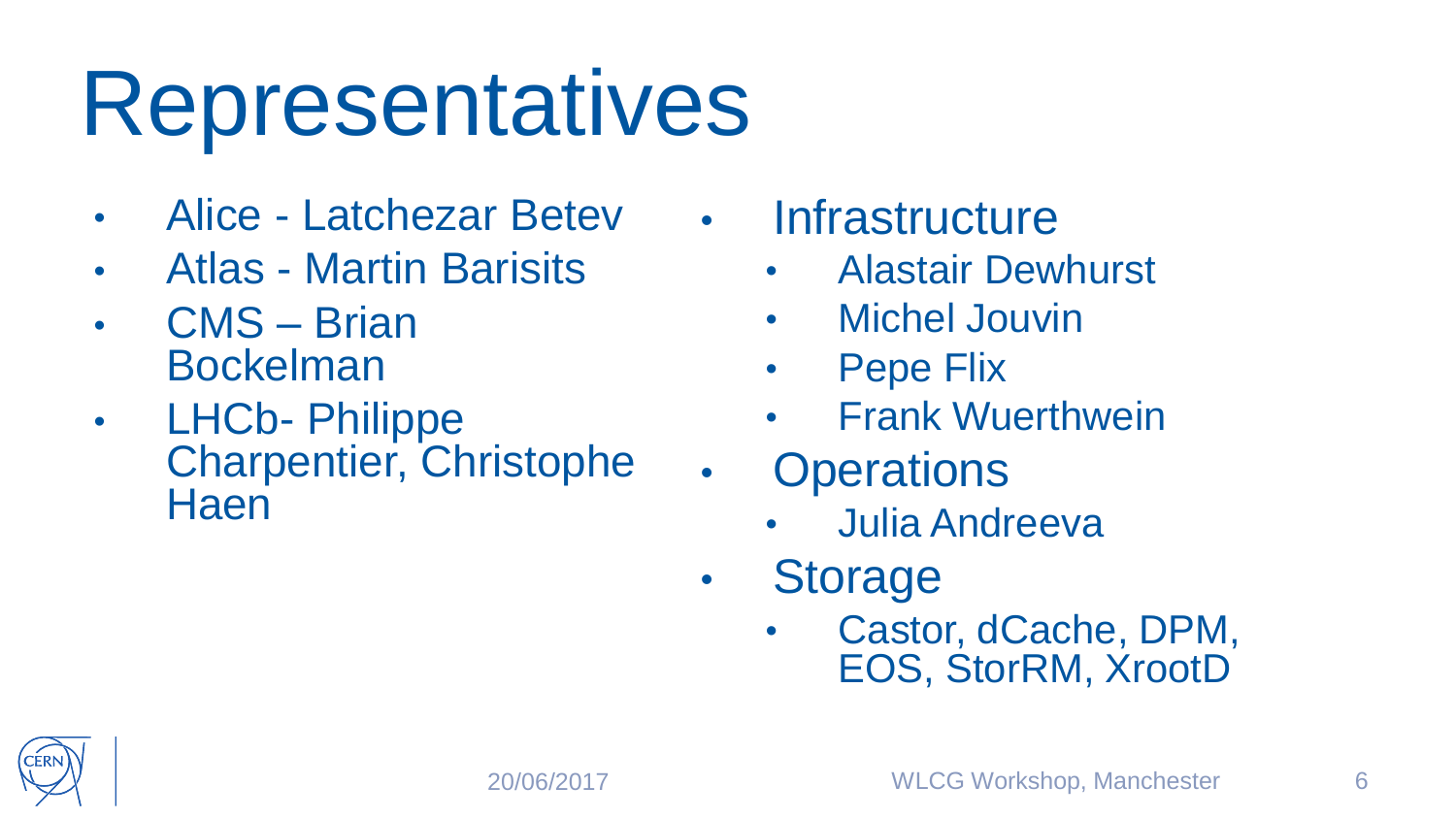#### More input please…

- Everyone is encouraged to give input to their representative, or right now…
	- Priorities for topics to address at the community level

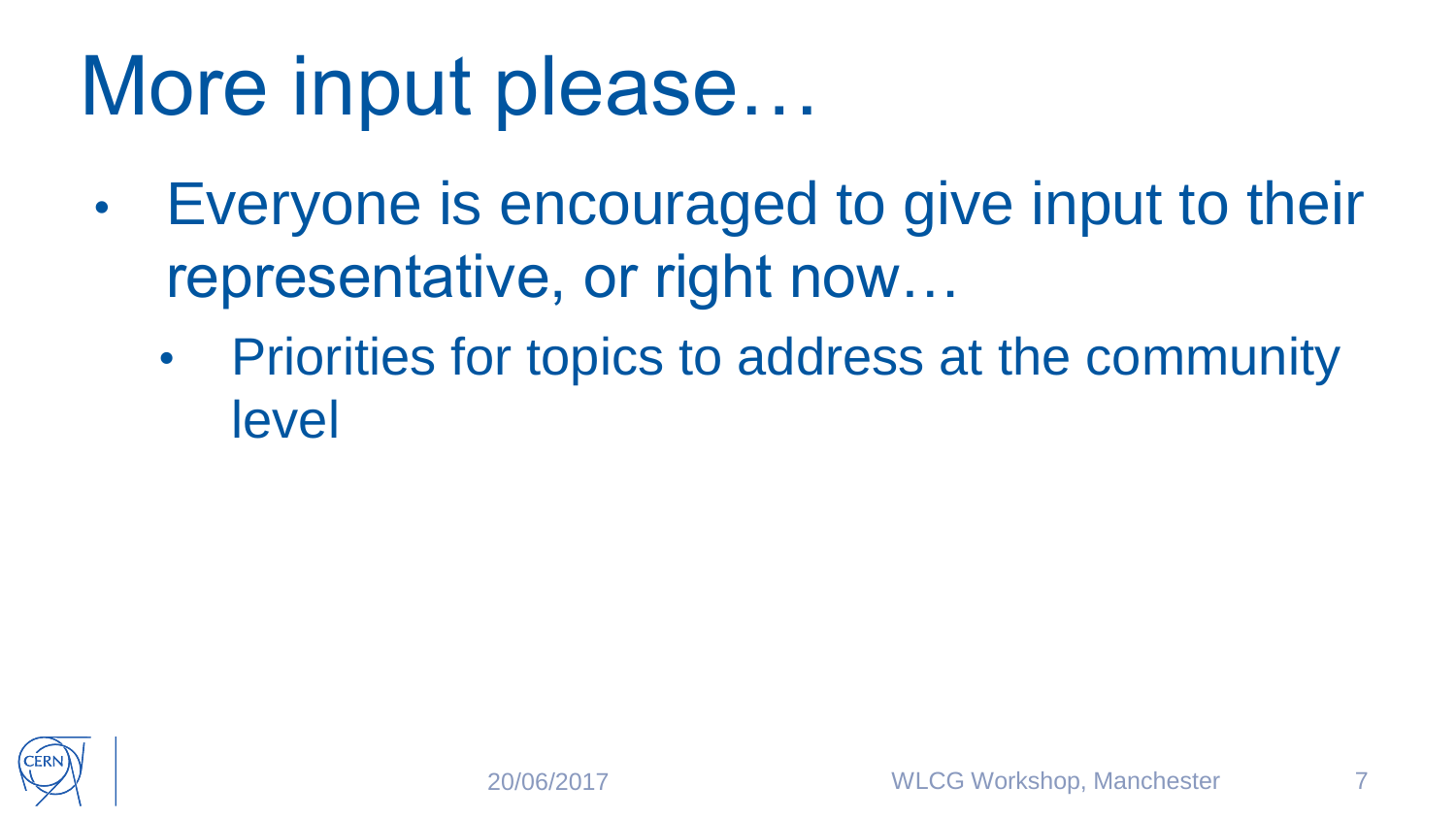#### Strategic Areas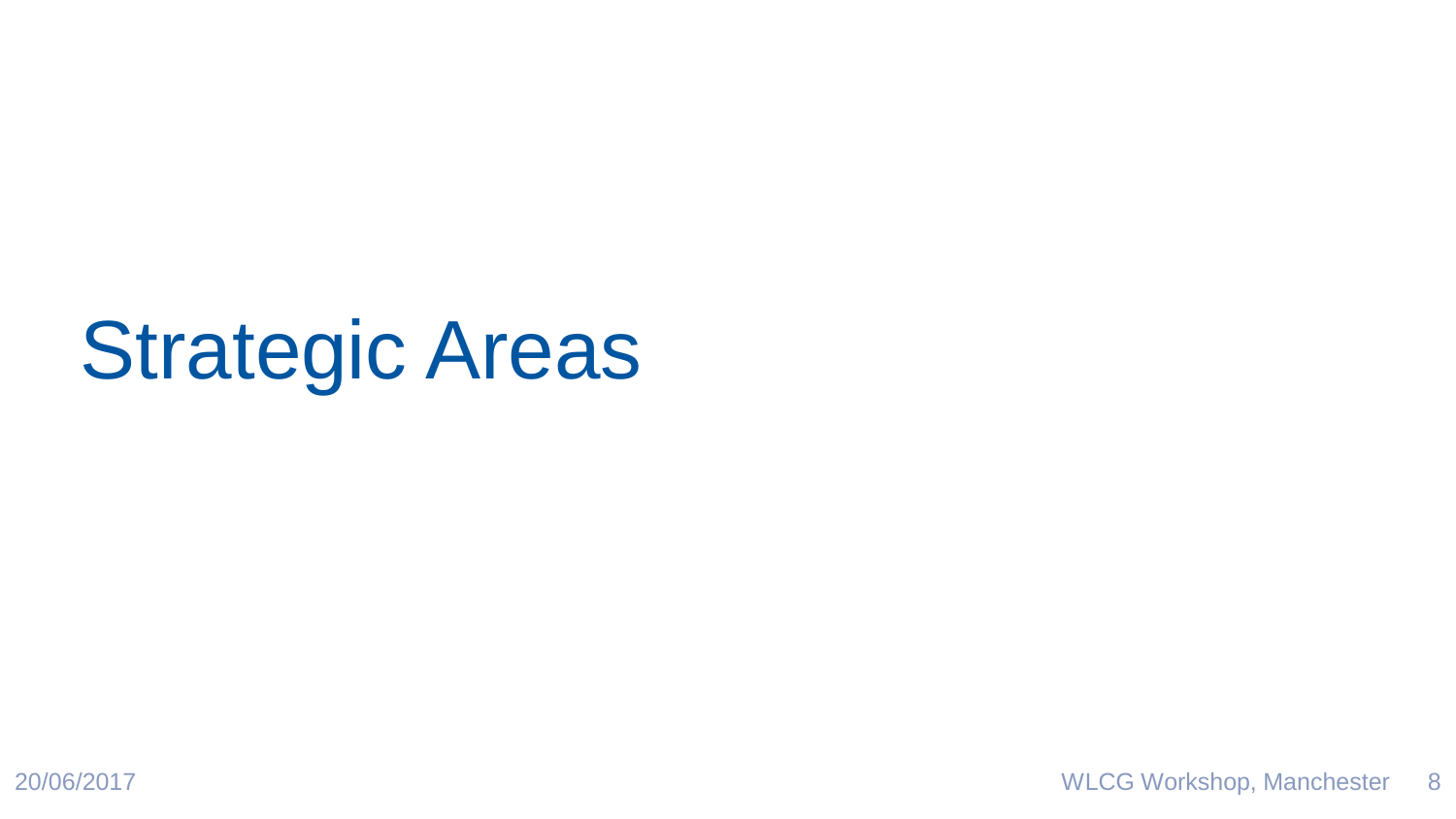# Infrastructure diversity

Promote the growth of the infrastructure through resource diversity.

- Cloud storage, object stores
- HPC Data management
- Colocation with other communities
- Adapting workflow to resources
	- $\cdot \quad -> Q_0S$

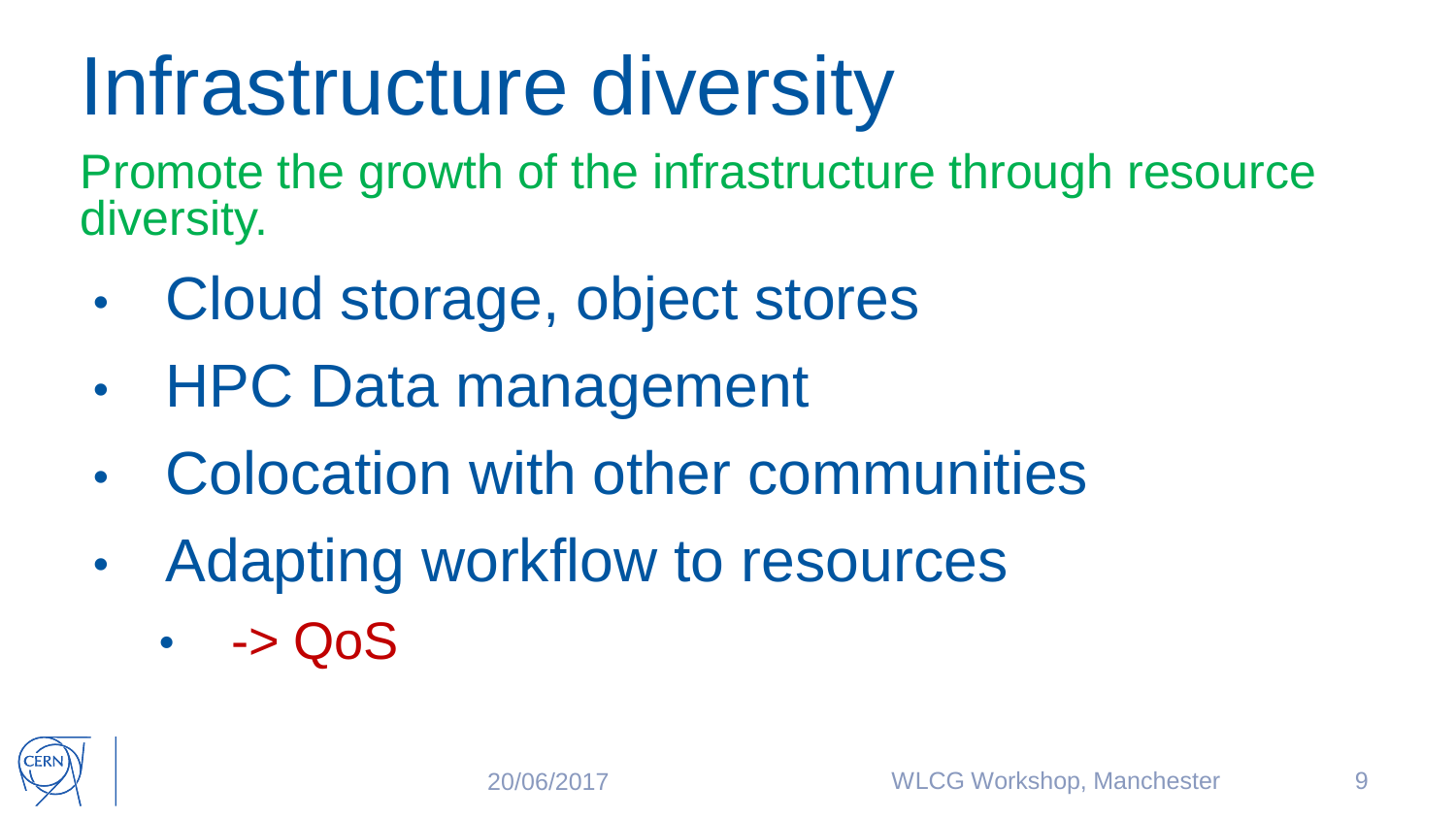# Common global strategy

Articulate a common vision to guide strategy

- Can a common vision be described?
	- How could we get this? CWP?
	- A reference model under iterative refinement?
		- Identify which higher-level services are candidates for common projects
- Sustainability and collaboration
	- **SKA**
	- Globus project

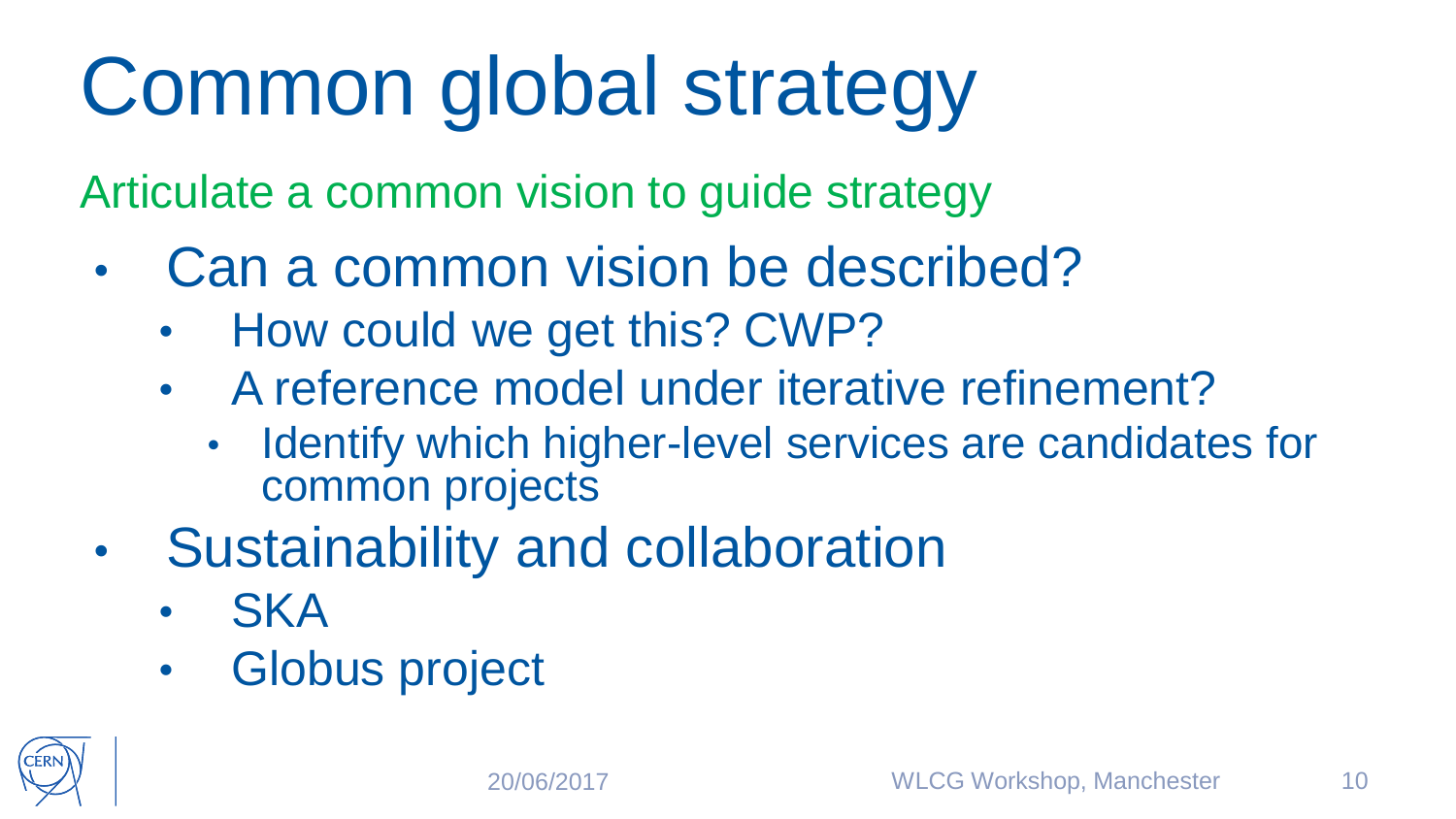# Quality of Service

Exploit resources in the most effective way through "QoS", understanding how different classes of service (and therefore cost) are appropriate for different workflows

- Parameter space where are the gains?
- Role of tape beyond archive
- Archives backed other than by tape
- Cache hierarchies
- Tuneable reliability

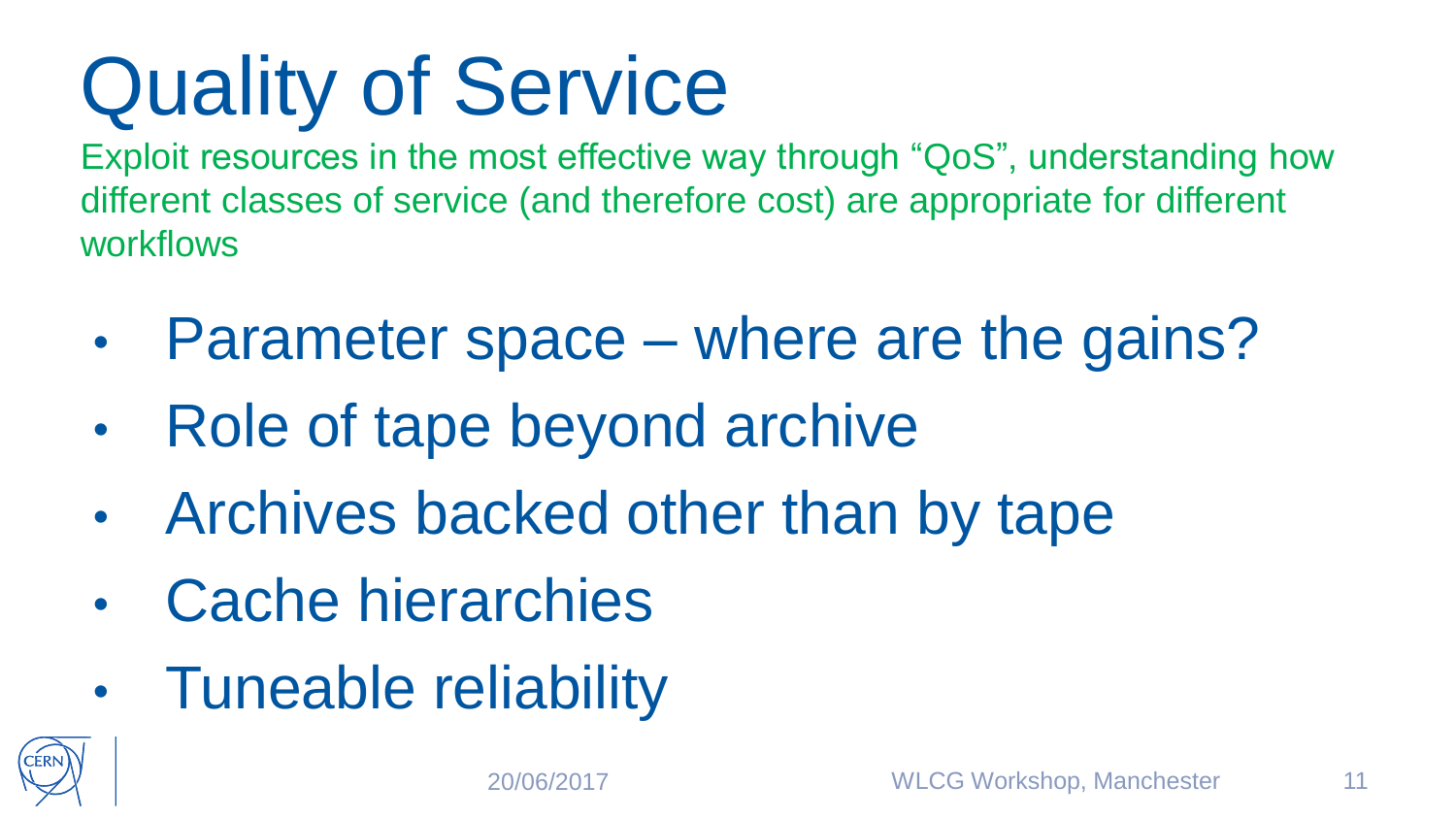### Infrastructure Architecture

Understand how higher level architectural changes can be exploited

- Multi-site storage
- Regional federations
- **Caches**
- Diskless sites
- - > Networking

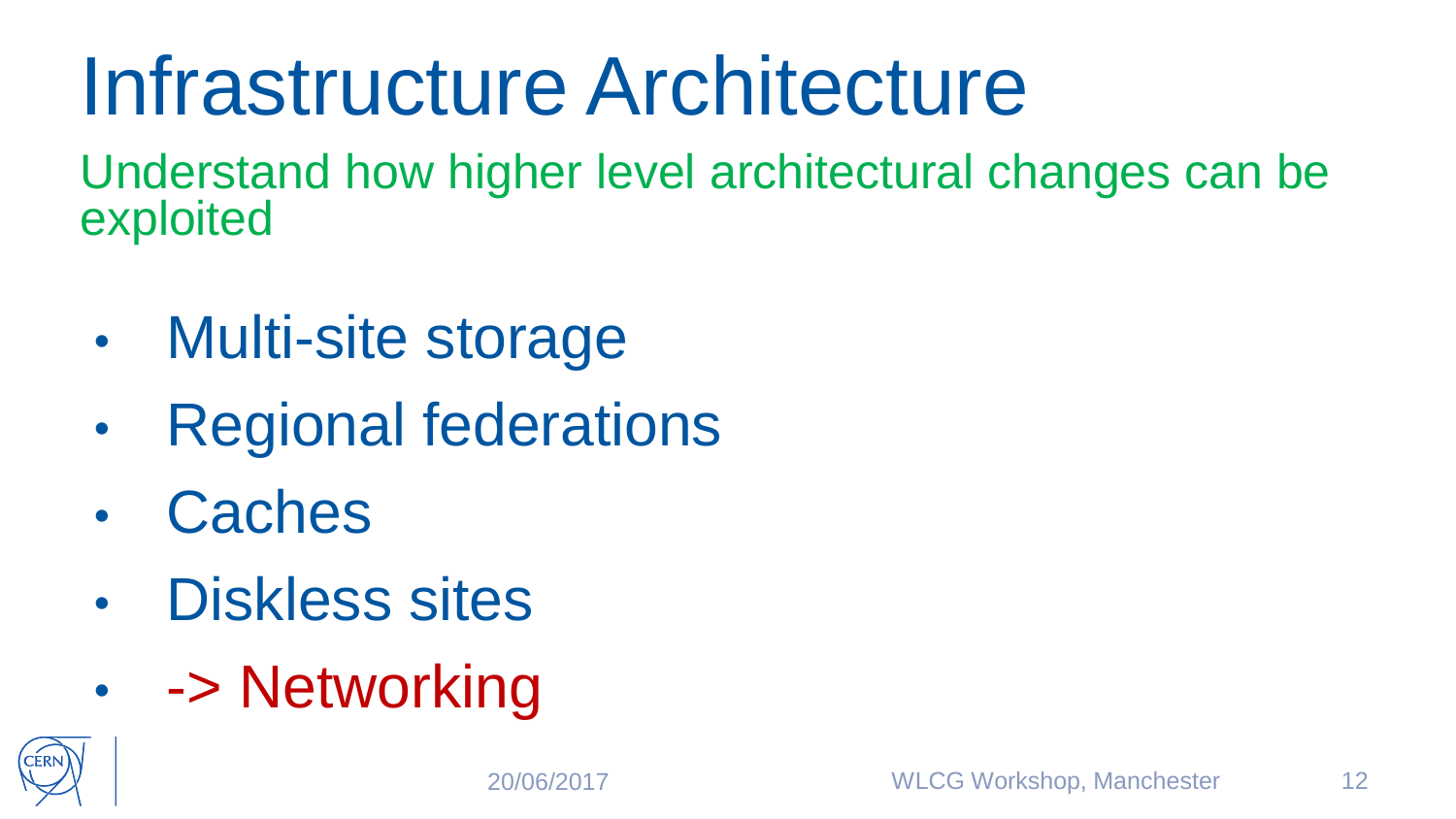# **Operations**

Reduce costs through making storage systems and data management operations easier and more transparent

- Storage accounting, space reporting
- **Monitoring**
- Topology system, CRIC

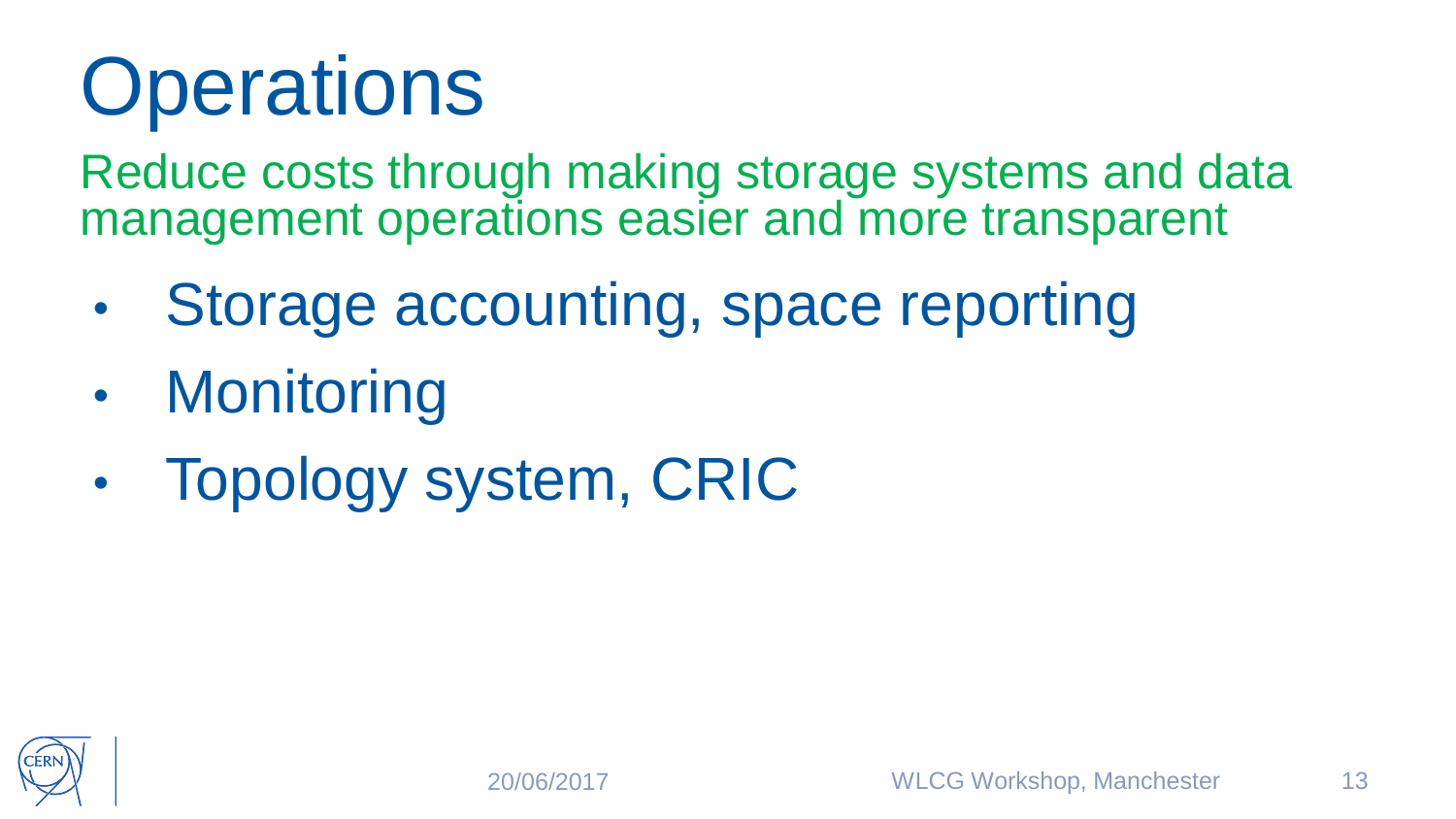# Analysis

Enable future analysis models by providing the relevant services

- Access paradigms
	- Interfaces to storage systems
		- Queries, hints.
	- Event level access
- Data formats
- - > CWP analysis group

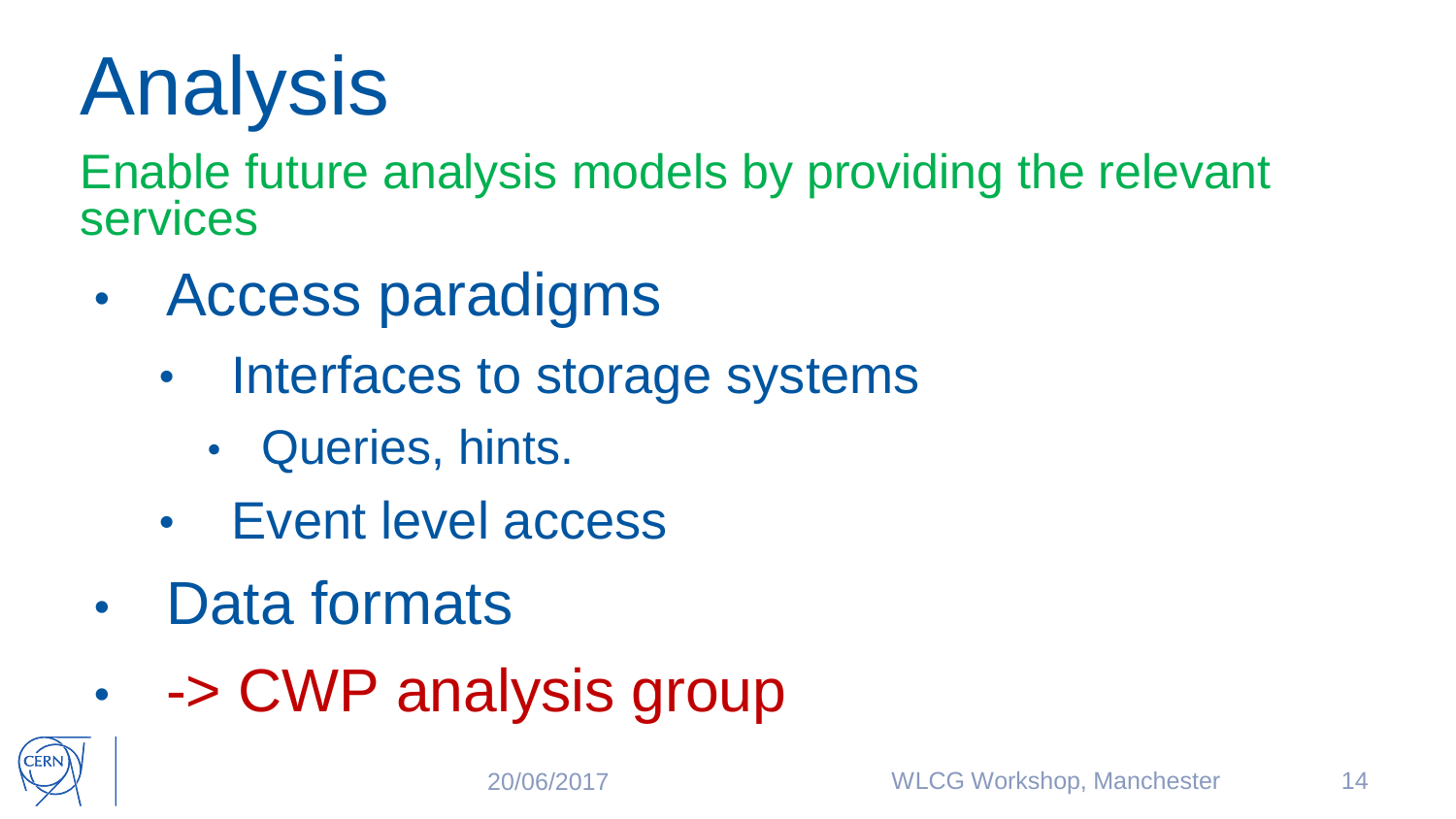# AAI, Federated Identity

Ensure that data management systems, and storage in particular, is ready for any new authentication and authorisation infrastructure

- **Edugain**
- **OpenID Connect**
- Web/non-web workflows
- GSI authentication

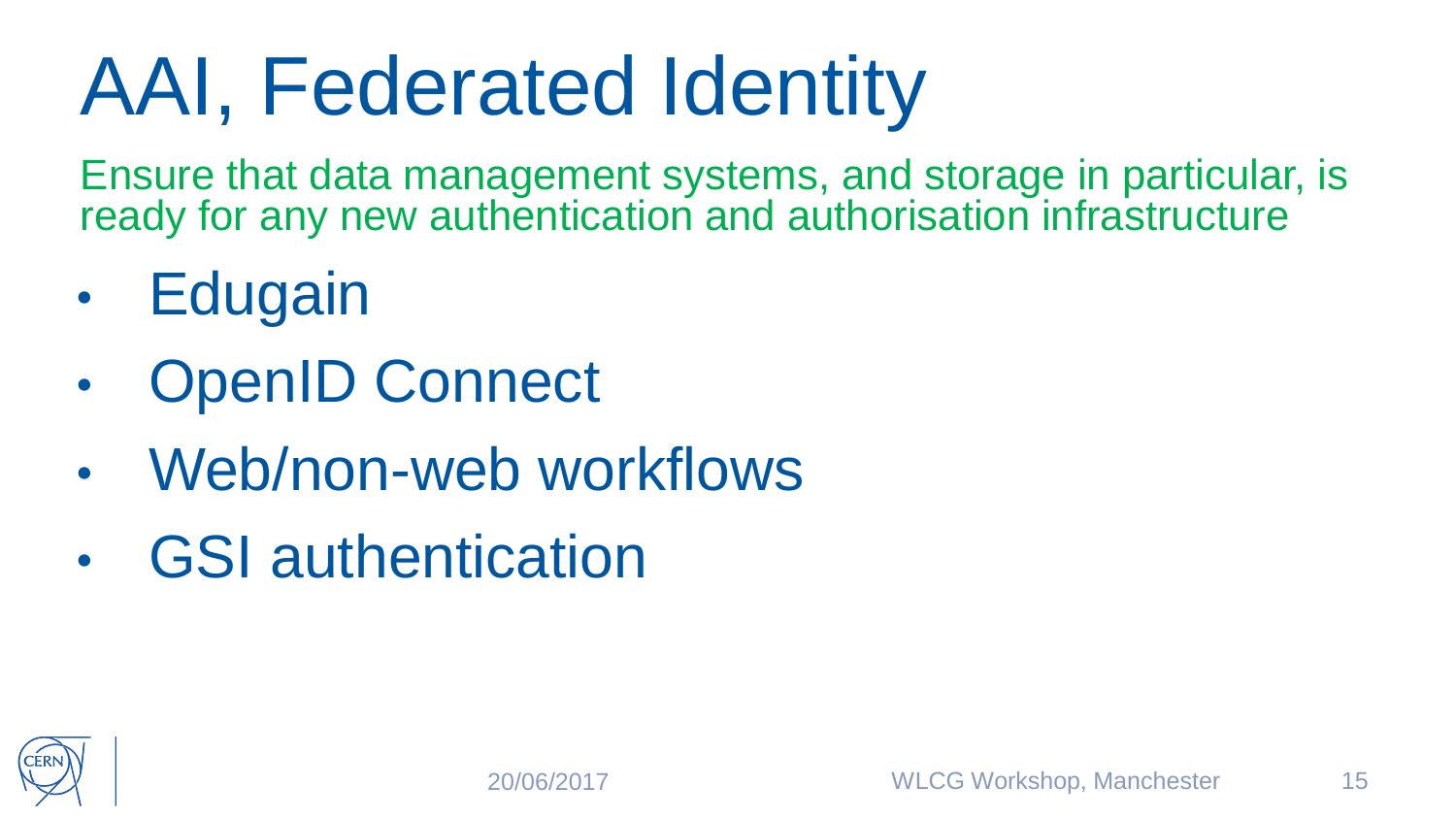# **Priorities**

- **Infrastructure diversity** 
	- In particular, object stores (Atlas, CMS, xrootd)
- Archival storage implementations (disk/tape) and their optimal exploitation (Atlas, Alice, Castor/EOS)
- Caching storage (Atlas, CMS)
- post-X509 AAI, Federated identity (longer term)